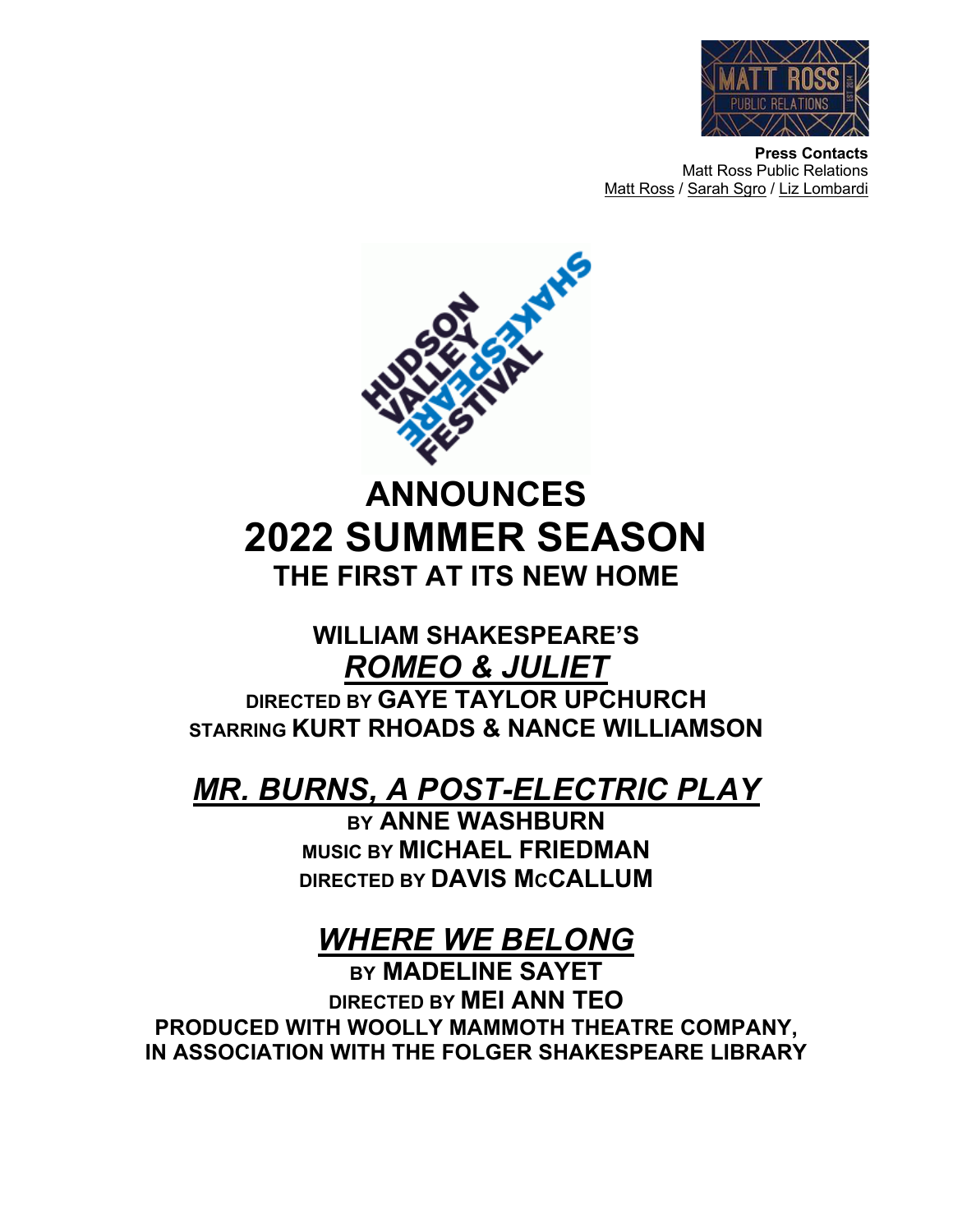### **DEVELOPMENTAL WORKSHOPS OF TWO HVSF "TENT POLE" COMMISSIONS** *UNTITLED AGATHA PROJECT* **BY HEIDI ARMBRUSTER**

**DIRECTED BY RYAN QUINN**

**&**

## *MEMNON*

### **BY WILL POWER DIRECTED BY CARL COFIELD**

### **AND**

## **AS PART OF HVSF'S EDUCATIONAL PROGRAMMING** *A MIDSUMMER NIGHT'S DREAM* **DIRECTED BY MATTHEW SALDIVAR**

(*February 9, 2022 – New York)* The **Hudson Valley Shakespeare Festival** (HVSF) (**Davis McCallum,** Artistic Director; **Kate Liberman**, Managing Director) shared plans for their 2022 Summer Season, the first to take place at their new, permanent home in Garrison, NY. The season, which will be held under the Festival's current iconic open-air tent, will include *Romeo & Juliet*, **William Shakespeare**'s timeless story of star-crossed lovers, directed by **Gaye Taylor Upchurch** and starring longtime HVSF actors **Kurt Rhoads** and **Nance Williamson** in the title roles, in repertory with *Mr. Burns, a Post-Electric Play* by **Anne Washburn**, featuring music by **Michael Friedman**, and directed by **Davis McCallum**. The season will also include *Where We Belong* by **Madeline Sayet**, directed by **Mei Ann Teo** and produced with **Woolly Mammoth Theatre Company,** in association with the **Folger Shakespeare Library.**

This will be HVSF's first season on the grounds of its new home in Garrison, NY, using its preexisting temporary theater tent while plans are still underway for construction of a permanent open-air theater venue. Audiences will continue to experience the company's signature open-air productions and pre-show picnicking on the grounds.

**Davis McCallum**, the Festival's Artistic Director said, "We are thrilled to welcome artists and audiences to a new location and a new chapter for the Hudson Valley Shakespeare Festival and we are grateful to be working in partnership with Supervisor Van Tassel and the Philipstown emergency services to ensure all permits are in place for a season in our new home." McCallum continued, "In this moment of resilience and emergence, each of the pieces in our 2022 season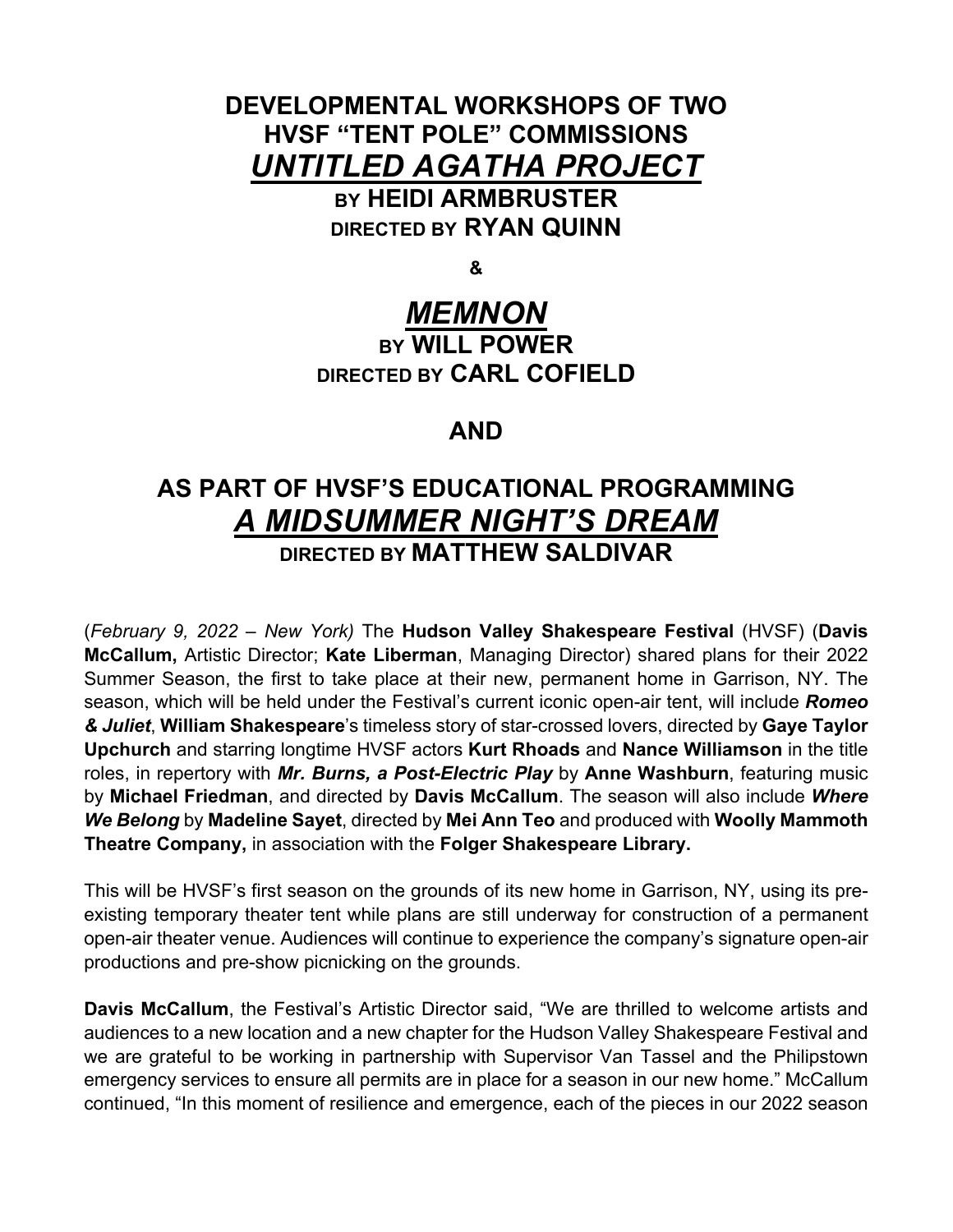celebrate the life-affirming power of storytelling to help us see ourselves and our current moment in new and often unexpected ways."

HVSF will also present two developmental workshops from its Tent Pole Commissions, HVSF's new program that commissions artists to animate the extraordinary site of their new home and provides an artistic home and creative time for artists. The workshops include *Untitled Agatha Project* by **Heidi Armbruster** and directed by **Ryan Quinn**, and *Memnon* by **Will Power** and directed by **Carl Cofield.**

HVSF will also produce a video presentation of **William Shakespeare's** *A Midsummer Night's Dream* directed by **Matthew Saldivar** which will be available to regional middle and high schools beginning in April. Both in-person and remote teaching artist residencies will be offered to school partners.

Full details about HVSF's 2022 season, including casting, dates, and ticket information, will be announced at a later date.

In addition, HVSF will hold a community event entitled **Highland Lights: A Reawakened Landscape** on **Sunday, April 17** featuring a procession of community-built illuminated lanterns, to bring people together in a shared act of artistic expression, and inaugurate the ecological restoration of the landscape. The event will be led by **Alex Kahn** and **Sophia Michahelles** of **Processional Arts Workshop.** More details about the event will be announced at a later date.

#### **MORE ON THE 2022 SUMMER SEASON**

*Romeo & Juliet* By **William Shakespeare** Directed by **Gaye Taylor Upchurch** Starring **Kurt Rhoads & Nance Williamson**

#### *"Here's much to do with hate, but more with love."*

This most-familiar story is seen through a new lens as Director Gaye Taylor Upchurch brings us a bold take on the iconic, boisterous, poetic and above all, romantic tale of star-crossed lovers. With HVSF's favorite longtime couple, Kurt Rhoads and Nance Williamson cast in the title roles, this revelatory age-blind production reminds us that, while youth may be only skin-deep, true beauty is a quality of the soul, and – in the end – love conquers all.

#### *Mr. Burns, a Post-Electric Play*

By **Anne Washburn** Music by **Michael Friedman** Directed by **Davis McCallum**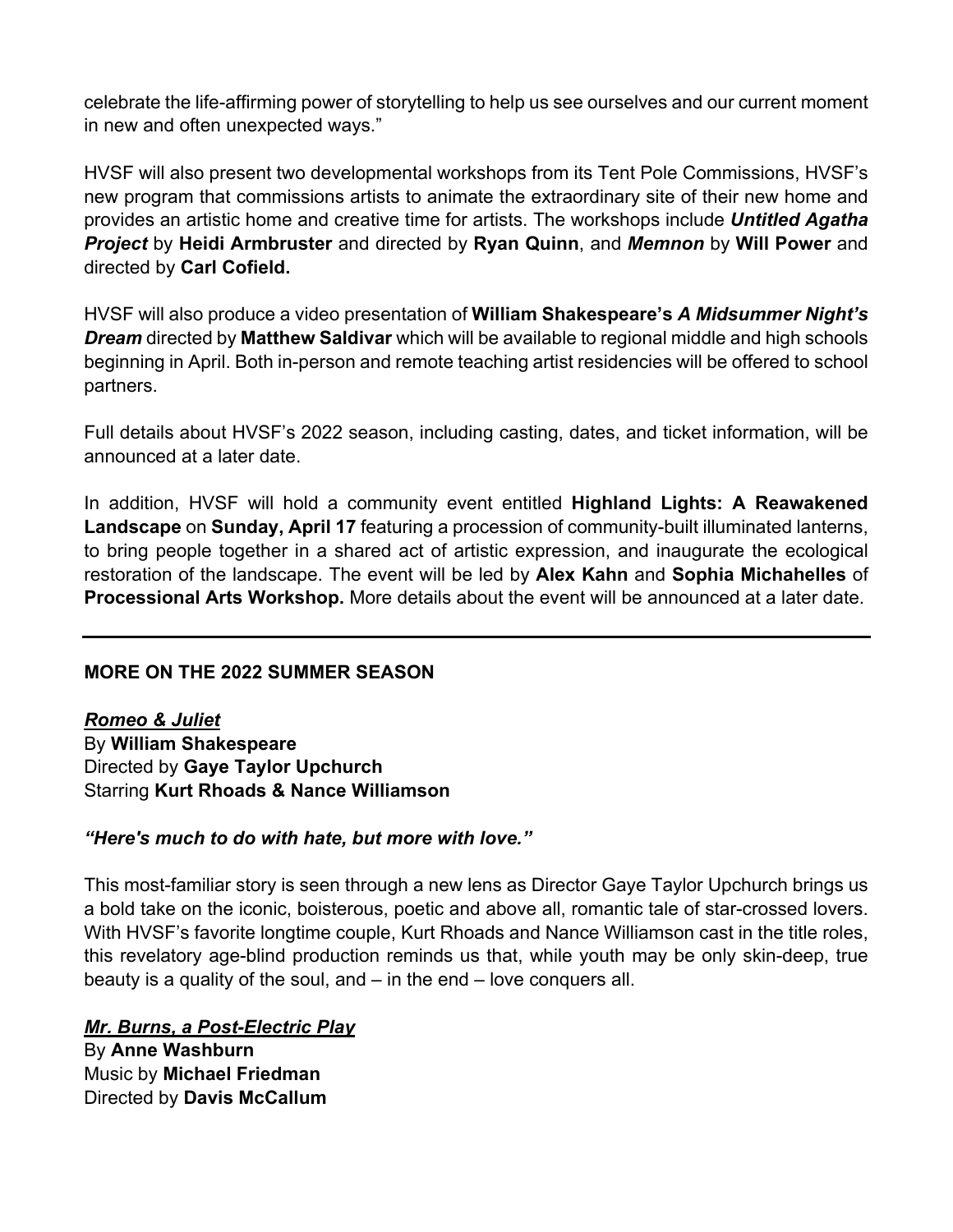#### *"Every story ends on a dark and raging river."*

In a not-so-distant future where the grid has failed, society has crumbled, and memories can no longer be stored on hard drives, a group of survivors come together to recreate their vanished world through the life-affirming act of telling stories under the stars. A hymn of survival and resilience (sung by America's unlikeliest hero, Bart Simpson!), *Mr. Burns* is an exhilarating exploration of how the pop culture of one era might evolve into the mythology of another.

*Where We Belong* By **Madeline Sayet** Directed by **Mei Ann Teo** Produced with **Woolly Mammoth Theatre Company,** in association with the **Folger Shakespeare Library**

#### *"I realize the power that comes with showing people a different way of seeing the world."*

In this intimate and exhilarating solo piece, Mohegan theater-maker Madeline Sayet travels to England to study Shakespeare, and in doing so, she traverses geographic borders, personal history, and cultural legacies, in search of a place to belong. Named as one of the "great artistic achievements during the pandemic" (*Broadway World*), *Where We Belong* follows Madeline's personal journey of self-discovery, and traces the intertwined relationship between Shakespeare and colonialism, a relationship with deep roots along the banks of the *Muhheakantuck*, the tidal estuary colonially known as the Hudson River.

#### *HVSF Educational Tour A Midsummer Night's Dream* By **William Shakespeare** Directed by **Matthew Saldivar**

#### *Shakespeare's magical comedy takes place one mad-cap summer evening where three stories collide.*

When four young lovers, a jealous fairy king and queen, and a group of amateur actors all find themselves in the woods, is it real? Is it all just a dream? You'll have to wait and find out! This 60-minute video production is built to stream on demand, and is geared towards audiences of all ages. Beginning in April, *A Midsummer Night's Dream* will travel virtually to regional middle and high schools. Learn more about education programming here.

HVSF produces outdoors, which is commonly thought to be a lower-risk environment for virus transmission, but the safety of artists and audiences is always paramount. The company will follow all local, federal, and union guidelines and will take all appropriate precautions to determine safe protocols for the season. The productions will only proceed in person if it is safe and responsible to do so.